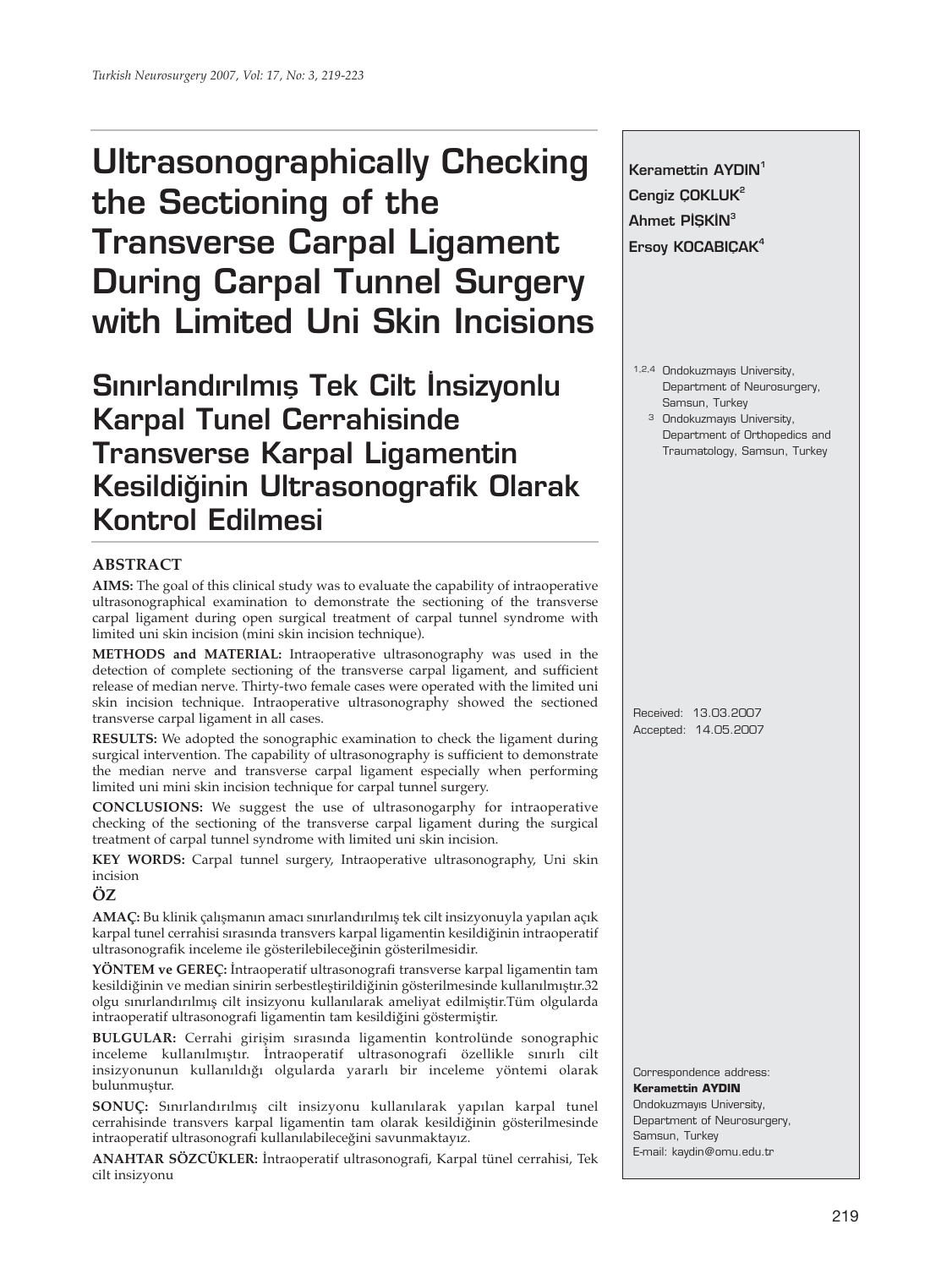## **INTRODUCTION**

Median nerve entrapment neuropathy at the wrist is one of the most common entrapment syndromes encountered in neurosurgical practice (1, 2, 3). 1% of the general population is affected from carpal tunnel syndrome but it is more seen in some people whose work requires repetitive wrist motion (1, 3, 4, 5).

The diagnosis can be easily made from the history, physical examination, electromyographic studies, and nerve conduction velocities (3). The concept of open median nerve release has been approved as the effective standard surgical treatment of carpal tunnel syndrome for several years (3, 4, 6, 8, 9, 10). Surgical division of transverse carpal ligament with different type of palmar skin incision is common open surgical technique for decompression of entrapped nerve into the tunnel  $(3, 4, 6, 8, 9, 10)$ . Various types of skin incisions have been regarded as minimally invasive and effective surgical treatment for avoiding excessive scar formation, and for better cosmetic results (2, 9, 11, 12).

In this clinical study intraoperative ultrasonography was used in the checking of the complete sectioning of the transverse carpal ligament with limited uni skin incisions.

## **PATIENTS and METHODS**

This clinical study was designed to evaluate the capability of intraoperative ultrasonographical examination to demonstrate sectioning of the transverse carpal ligament during open surgical treatment of carpal tunnel syndrome with limited uni skin incisions (Figure 1).



**Figure 1:** Technique of intraoperative ultrasonographic neuroexamination. (USG: Ultrasonographic probe).

This study included 32 female cases with carpal tunnel syndrome that underwent microsurgical intervention for median nerve release using the limited uni skin incision technique with the assistance of intraoperative ultrasonography between 2001 and 2003. The postoperative follow-up period 18 months. The pathology was diagnosed from the patient's history, physical examination, the results of electromyographical studies, and nerve conduction velocities in all cases.

# **Surgical technique**

Surgery was performed on the right hand in 22 cases and on the left hand in 10 cases. All patients were operated in the supine position. The affected hand was positioned on the hand-holding apparatus of the operating table. The forearm, wrist, and hand were cleaned before surgery with povidone iodine solution (Isosol 1000 ml; Merkez Laboratuarı, Istanbul, Turkey) to provide sterile surgical conditions. The line of surgical incision was drawn with a sterile surgical pen. The surrounding area was covered with sterile cotton compresses to isolate the hand. The operation was performed under local anesthesia induced with 2% prilocain hidrocloride (Citanest 20 ml; Flacon Astra Zeneka, Istanbul, Turkey). No tourniquet was used in any surgery. An operative microscope (Carl Zeiss contraverse microscope, Opmi CS-NC) was used for all cases. The surgical technique for the uni skin incision has previously been described by the author (13).

The operations and the ultrasonographic examinations were performed by one of the authors (CC) in all cases using a Tosbee real-time ultrasound scanner (Tosbee, Toshiba Inc. Japan) with 5-7, 5 MHz transducer (Figure 2, 3). There was no reoperation or skin infection along follow up period.

## **RESULTS**

Sectioned transverse carpal ligament was easily seen in all cases. Air was located under the skin and it was seen in hypo-echoic appearance and blood appeared hyperechoic in sonographic examination. In some cases, air can artefact in the visualisation of the median nerve and palmar tendons. In these cases for better visualisation, the surgical space was filled with water.

Ten to 15 minutes is necessary for sonographic examination. Surgeon should obtain preoperative images to compare them with intraoperative images. Longitudinal and perpendicular images are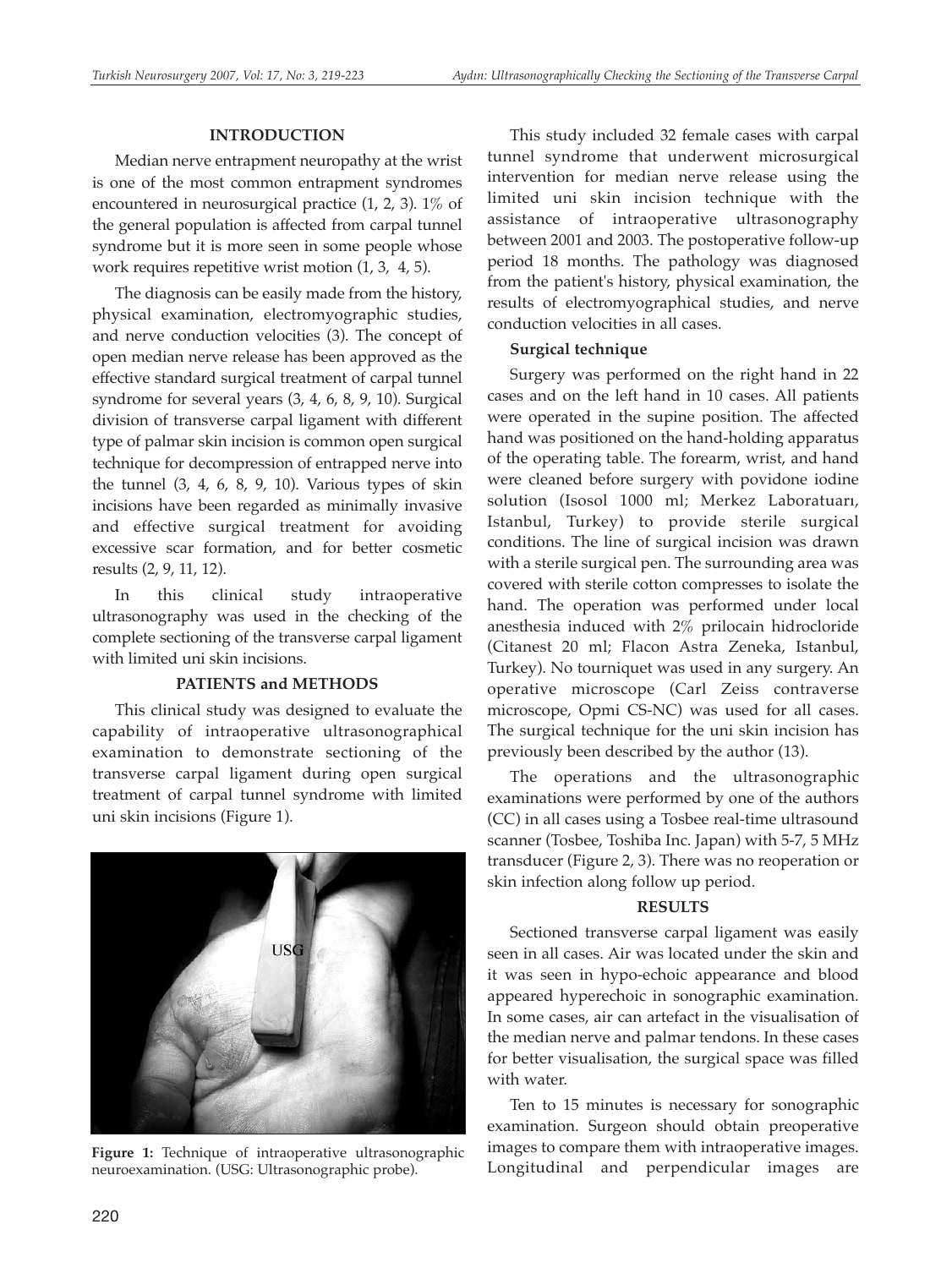

**Figure 2: A**. Ultrasonographic appearance of carpal tunnel contents in a CTS case (TCL: Transverse carpal ligament, HH: Hook of the hamate, MNC: Median nerve compartment, M: Median nerve, FTD: Flexor digitorum tendons, FDTC: Flexor digitorum tendons compartment)

**B.** Ultrasonographic appearance of carpal tunnel contents in a normal case (TCL: Transverse carpal ligament, HH: Hook of the hamate, MNC: Median nerve compartment, M: Median nerve, FTD: Flexor digitorum tendons, FDTC: Flexor digitorum tendons compartment)



**Figure 3: A**. Ultrasonographic examination before sectioning of the ligament revealed the compression of the median nerve in the carpal tunnel (TCL: Transverse ligament, Arrows shows the median nerve.

**B.** Intraoperative ultrasonographic examination shows the decompressed median nerve. (TCL: Transverse ligament, I: incision of the ligament, Arrows show the decompressed median nerve).

mandatory for complete examination of proximal, distal and middle part of the ligament.

The capability of sonographic images in the showing of sectioned the carpal ligament was showed in (Table I).

Chi-square test was used for statistical analysis. The differences between good results and others (moderate and poor results) were statistically significant (p< 0.001).

### **DISCUSSION**

The surgical technique should be less traumatic and minimally invasive for both the median nerve and palmar skin. The most common sequels of carpal tunnel surgery related with skin incisions are hypertrophic scar formation, sensitive scar and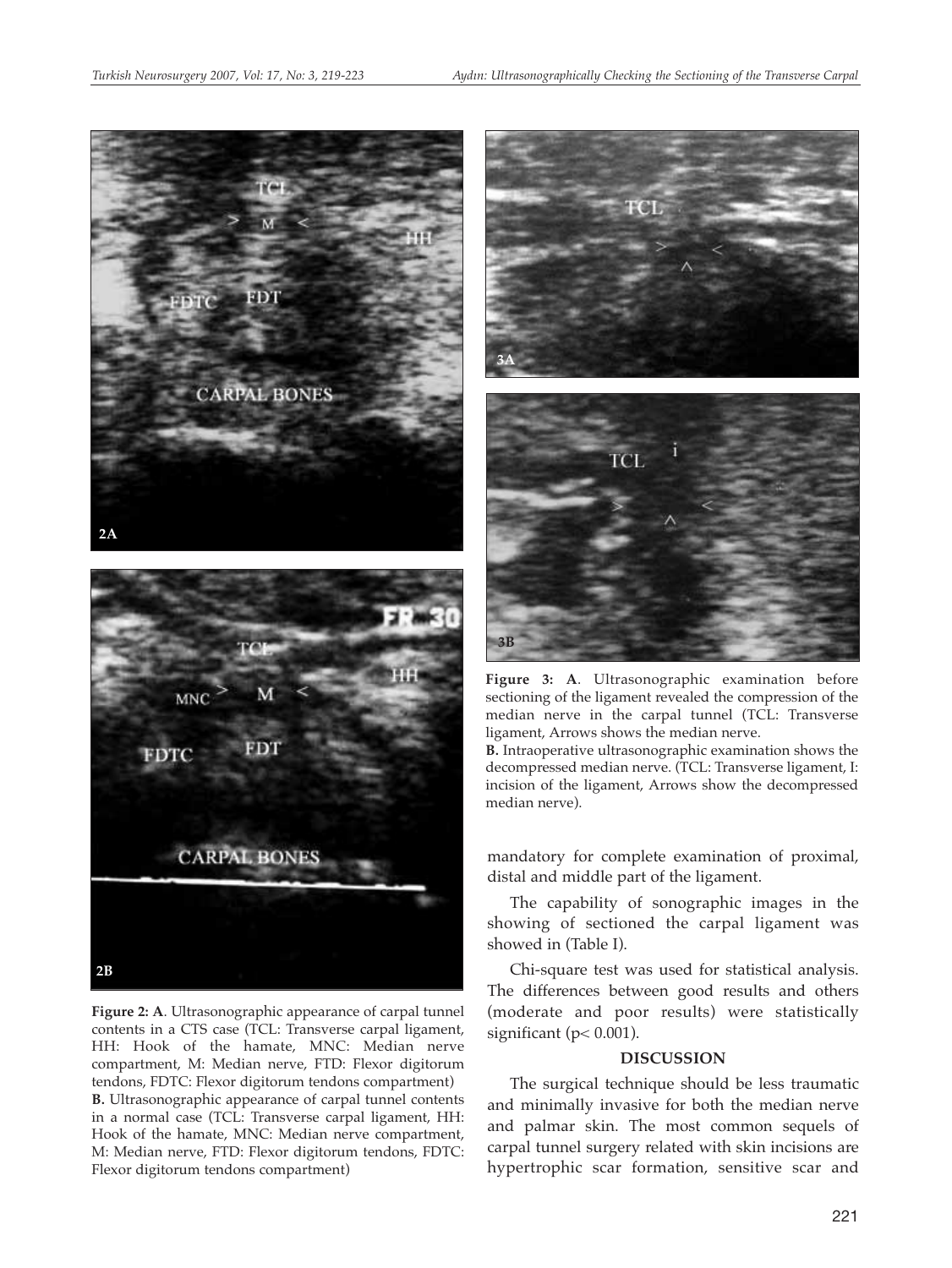| Type of incision  | The capability of intraoperative ultrasonography |      |          |      |      |  |
|-------------------|--------------------------------------------------|------|----------|------|------|--|
|                   | Good                                             |      | Moderate |      | Poor |  |
|                   |                                                  | $\%$ |          | $\%$ |      |  |
| Uni skin incision | 32                                               | 94   |          |      |      |  |

**Table I.** The capability of intraoperative ultrasonography for checking complete sectioning of the transverse carpal ligament

tenderness (1, 4). The incidence of these types of sequels has been reported in some series at 24% (1).

Open transverse carpal ligament section for median nerve decompression can be performed using various types of palmar skin incisions (4, 11, 12, 14, 15, 16). Rengachary (13) described that the standard skin incision for carpal tunnel surgery is made from the wrist flexion crease and extends curvilinear to a point in line with the distal border of the fully extended thumb. In this technique, the incision is generally placed 2 to 3 mm medial to the volar crease, in line with the long axis of the ring finger.

Recently some types of limited skin incisions have been described in the surgical treatment of carpal tunnel syndrome (2, 9, 11, 12). The goal of limited skin incisions is to achieve better cosmetic results and less scar formation and postoperative pain at the site of the incisions (2, 4, 9, 11, 12, 13, 14, 15, 16).

We previously described the technique of uni mini incision and clinical results (13). Limited skin incisions may obscure complete observation of the transverse carpal ligament during surgical intervention. The repositioning of the hand may help in the observation of the ligament. But this procedure is generally insufficient for complete checking of the ligament.

Numerous investigators have addressed the benefits and guidance of intraoperative ultrasonography during neurosurgical operations (17). Some pathomorphological changes in the transverse carpal ligament, median nerve and tendons can be demonstrated by using ultrasonography. We adopted sonographic examination to check the ligament during surgical intervention. The capability of ultrasonography is sufficient to demonstrate the median nerve and transverse carpal ligament. The preoperative images

are helpful in the comparison of intraoperative images for differentiation from operative artefacts.

The use of sonographic examination can offer the neurosurgeon a way to check complete sectioning of the carpal ligament, especially in patients operated using the limited uni skin incision. We can see all borders of the ligament and we can also check the total cutting of the ligament ın open carpal tunnel surgery with a classical incision. However, we need more advanced techniques to check the total cutting of the ligament if we use the limited skin incision in the open treatment of carpal tunnel surgery. In this situation there are two ways to control the total section. One of them is to use the endoscopic vision and light, another option is to use real-time ultrasonographic examination. In the case of the hybrid technique with endoscopic view, we could see the upper border of the ligament but we could not check the total border. In the case of ultrasonographic examination, we can see all the border and underneath the ligament and median nerve and we can also see the vessels under the median nerve and tendons. On the other hand, ultrasonographic examination can provide a different view with dynamic examination. In this examination we can put the hand in flexion and extension and see the position of the median nerve and tendons.

It is possible to determine possible entrapment of the median nerve in this situation with experienced eyes (7).

# **CONCLUSION**

Ultrasonography is a useful diagnostic tool for the detection of complete sectioning of the transverse carpal ligament during surgical procedures, especially in the limited uni skin incision techniques. It is easy to use, simple and readily available in the operating room. It is also cheap and safe.